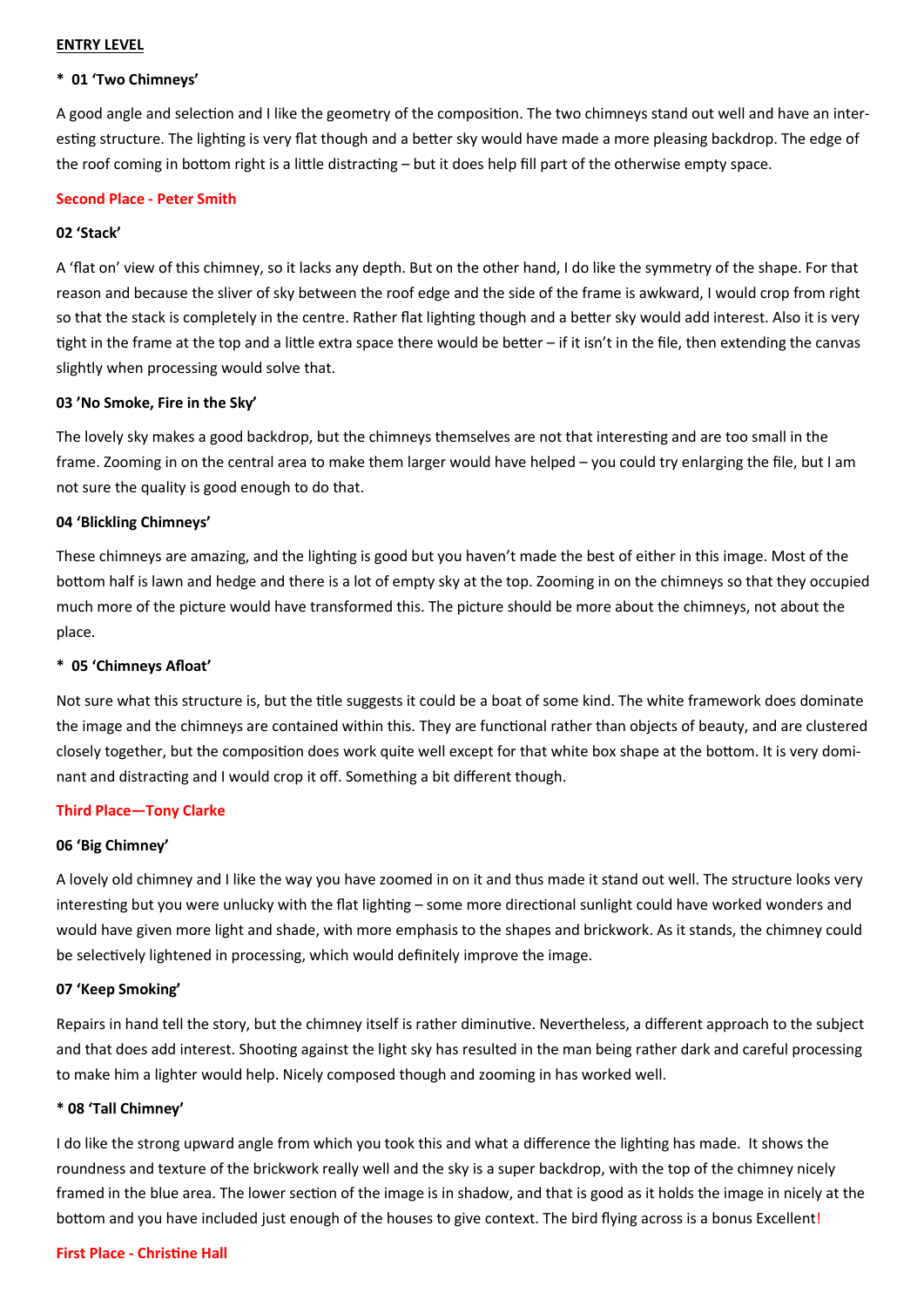#### **HADLEIGH CAMERA CLUB. 'CHIMNEYS' COMPETITION, December 2021**

#### **EXPERIENCED LEVEL**

#### **\* 01 'Stormy Skies'**

This is a super shot – great light and very atmospheric. My first thoughts were that this was a landscape/seascape rather than a picture of chimneys, but small as they are, the chimneys are a pivotal part of the image and that patch of smokehighlighted by the sun is the key to it all. The eye is therefore drawn strongly to the chimneys and their central placement emphasises their importance. A very interesting and not so obvious interpretation of the subject. Excellent!

**First place—Graham Mee**

### **02 'I Can See You'**

I like this weathered old chimney and the light and shade in the brickwork has enhanced the textures very nicely. The cheeky gull has added interest and a touch of humour. Good use of the framing as well – not too tight but large enough so that we can enjoy the detail.

### **03 'Cathedral Chimneys'**

Chimneys *and* windows! Combined, they make a strong pattern in this letterbox image. I do like the sky too, with those billowing clouds. This is quite a small image, and having enlarged it for more comfortable viewing, it is quite soft. But as that is probably the result of a small fie size, I will discount that aspect.

#### **04 'Kings School Chimneys'**

A very interesting group of chimneys and I like the way they are distributed across the frame. The stormy sky backdrop sets everything off very nicely. It is very soft overall though, so much so that the fine detail in the chimneys is not visible and that is a shame – maybe it is a small file?

#### **05 'Inside Looking Out'**

This 'on the angle' presentation makes for a dynamic perspective and composition and I do like the way the chimneys are thrusting through the opening. I can't quite work it all out though, as the left hand chimney is*inside* the aperture and the other one is outside. But, no matter, as a design it works well and the good sky beyond finishes it off effectively. There is some colour fringing along the edge of the aperture, maybe as a result of limited file size?

### **06 'Row of Tudor Stacks'**

I like the tight framing of this, not a bit of wasted space anywhere! The shapes and various colours and textures of the stacks are very well rendered and the suggestion of a stormy sky in the background is good too.

#### **07 'On the Slant'**

Interesting to see a monochrome - the only one in the competition I think. Tonally, there is good separationof the chimney from the background and that is reinforced by the distance being out of focus. I think the diagonal placement works well too. If anything, a little more contrast would be good, just to give the image a bit more 'punch'.

#### **\* 08 'Windy Stack'**

Can't quite work out the angle of this, as judging by the background, this chimney seems quite low down. There is a feeling that the smoke coming out might be driven into those windows and the unpleasant pollution that would create would not be good! As for the chimney, I think this has been very well photographed, with the metal having good textures and a very tactile feel to it. The red band at the top adds a pleasing colour contrast. An imaginative and expressive approach – you can almost inhale that smoke – ugh!

**Second Place—Terry Taber**